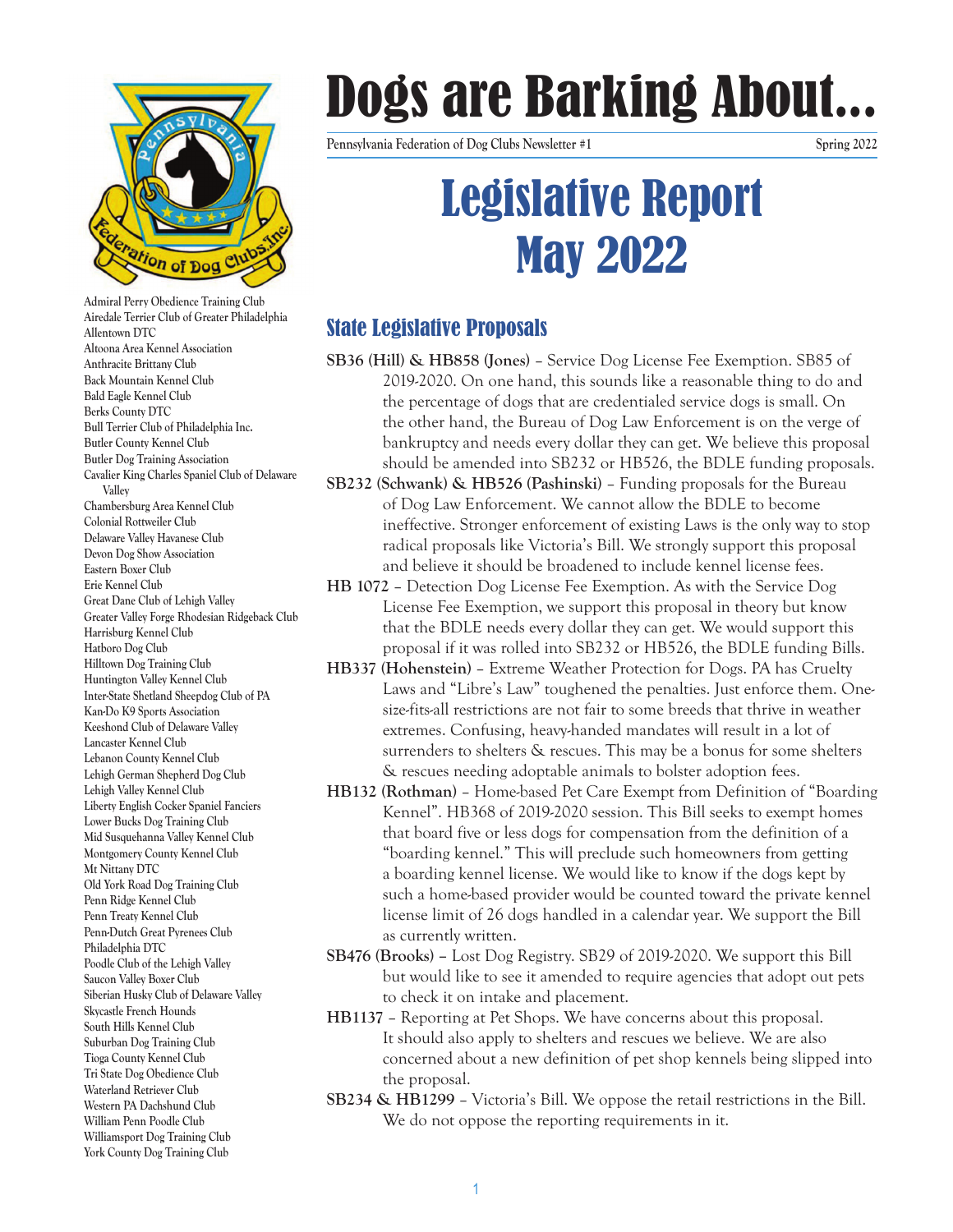### (Legislation Report, Continued)

- Tough changes to Dog Law and kennel regulations enacted in 2008-2009 need to be adequately funded before new legislation is considered.
- If this SB234 is enacted, what's next? Backyard breeders or hobby breeders? We were told the 2008-2009 reforms would be the solution, but they're back any way.
- The numbers in the beginning of SB234 are made up by the Humane Society of the United States (HSUS) from whole cloth, not scientific basis because mandatory shelter reporting opposed by HSUS, etc.
- There are only 31 brick & mortar pet stores statewide selling puppies from commercial kennels according to HSUS on WHP580, Thursday, April 18, 2019. Puppy Lemon Law much more effective.
- There are over 100 rescues registered as 501c3 in PA that operate with almost no oversight despite a lot of anecdotal evidence that greater oversight is needed.
- **HB327 (Markosek)**  Pet Kidnapping, Lab Sales. HB2207 of 2019-2020. There are some concerns about unintended consequences of including research laboratories, lumping them in with dog fighters and unlicensed, substandard commercial kennels. We are neutral on this Bill at this time.
- **HB674**  Tax Credit for Shelter Adoptions. We do not support this proposal.
- **HB495**  Animal Cruelty, ownership restrictions. We are concerned about the unintended consequences of this proposal. If a family member with no history of cruelty want to take in animals from a hording situation, this could be problematic. We are still looking at this.
- **HB2047 (Ortitay)**  Cracking Down on Unscrupulous Breeders and Animal Cruelty. The title sounds good but it contains many of the same ownership restrictions covered in HB495, so we are concerned about the "unintended" consequences of this proposal too. This kind of proposal would be considered by the Animal Welfare Board to be created by S907, so it probably will not go anywhere pending resolution of that proposal.
- **SB907 (Yaw)** Animal Welfare Board creation. The PFDC is pleased to announce the introduction of SB907 by Senator Gene Yaw. This bill would create an animal advisory board tasked with reviewing all new bills as well as those laws already in place. The Board would then make recommendations, if warranted. The PFDC has been awarded 2 seats on this Board. We will keep you updated as this bill progresses through committee.

#### Federal Legislative Proposals

**HR2840/S1385 (Shumer) –** Puppy Protection Act. This is Federal government over-reach. PA, like many other States, has cruelty laws and kennel regulations already in place. Dealing with these issues is best left at the State and local level in our view. One-size-fits-all legislation in this area from Washington will give more influence to radical, nation-wide organizations with animal liberation agendas.

## Meet Jonathan Stanley)

Our new board member on the PFDC is Jonathan Stanley of Columbia Crossroads, PA. Jonathan is the current president and past vice president of the Tioga County Kennel Club. The club is known for the Hickories circuit which is held in the Owego NY area every August. He began to get involved in dog law and the politics around it about 5 years ago, deciding that being proactive to promote and defend our rights to animal sport and enterprise is not a job for "someone else", but a job for "all of us". One of his projects has been PA SB 907 sponsored by his state Senator Gene Yaw, which was recently unanimously voted out of the PA Agriculture and Rural Affairs Committee to the Senate floor for a full vote. Jonathan was influential in assuring the PFDC 2 seats and the AKC seat on the Board along with a couple of other seats to sporting dog clubs. If passed, he will be filling one of the PFDC's seats on that board which will review all animal current and proposed legislation by industry professionals rather than having it planted with Animal Activists.

He lives with his wife, Donna Stanley in Bradford County where they have resided for 35 years. Together they oversee a business holding company invested in Real Estate and the Pet space. They have been involved with the AKC since 1985 and have actively exhibited their dogs in AKC Conformation events since 1999. He looks forward to being a part of the legislative work of the PFDC and working with the entire PFDC Board in promoting the work of the Federation.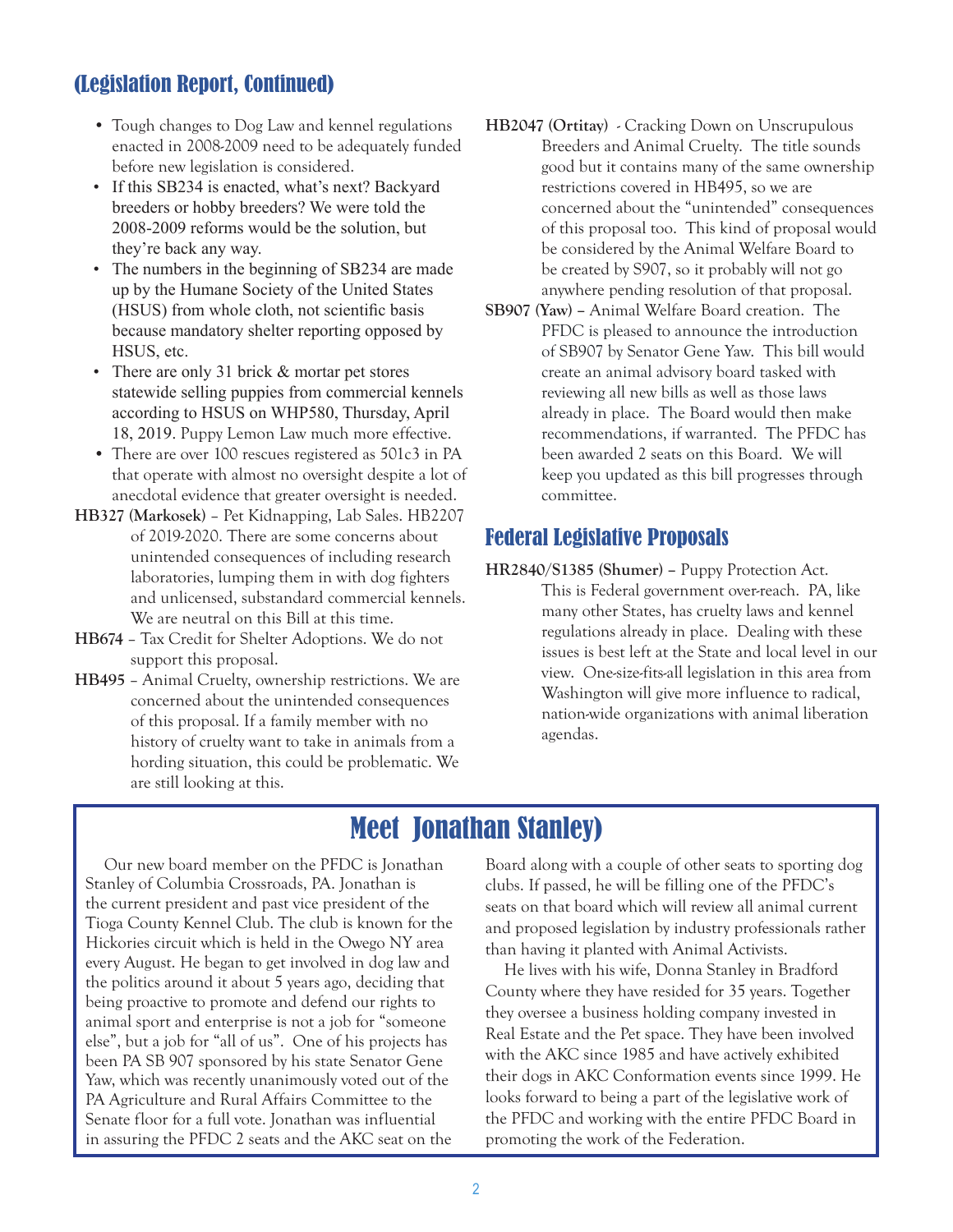## PFDC Legislative Report

The Legislative Committee has spent 2021 building relationships with various state and national organizations supportive of common-sense dog law. Networking with other organizations has helped to strengthen our knowledge as well as to join forces with others who are engaged in protecting Show people and Breeders from Legislation that will have a negative effect on their freedoms and on our pets.

We are currently following a few bills that are stagnant in the PA House and continue to encourage action on SB907 establishing a PA Animal Welfare Board, designed to intercept and comment or make recommendations on all introduced legislation relating to pets. Board members will be appointed from trade organizations. The PFDC will have 2 of 18 seats.

We are tracking and cataloging abuses of Libre's Law by Animal Rights Activists and regularly reporting these things to trusted Senators. People are having their property confiscated without due process and some are being charged with felonies based on undefined terms of cruelty without recourse or remediation. First time offenders are being charged with felonies. We are working with a couple of Senators and Representatives on this. We continue to monitor the allegedly illegal confiscations in the Lancaster area and work with these communities as well as advising State Representatives and Senators of those confiscations.

Senator Yaw (R-23) has asked Jonathan Stanley to meet with various House Representatives and Senators. He is following through with that.

We are using our channels to meet with District Attorneys in some locales to discuss upcoming bills as well as enforcement of current pet related laws. House Representatives are trying to help us do that.

House Ag Chair Representative Mau will bring up in the House and Senate about increasing the Kennel License yearly fees.

Representative Zimmerman (R-99) is agreeable that all dogs should be considered the same when forming Bills, and he is working with us to form additional bills combating some very bad laws like Libre's Law which was passed on 2017 in a back room deal with Gov. Wolf.

Victoria's Bill is not advancing in part due to the "All Dogs being Equal" proposal and partly because it is in the Agricultural Committee where Senator Yaw will not advance it.

We are working to get ourselves into the position where Senate and House representative offices call us for upcoming and pending bills

Linda met yesterday with David Burkholder, Senator Mastriano's Liaison. As the Legislative Committee, we are considering endorsing Mastriano for Governor because of his strong support for our shared Canine agenda.

We are in possession of information that shelters holding lost, missing, or stolen dogs are refusing to attempt to return dogs through microchip identification so they can be fed in the Retail Rescue trade.

Respectfully Submitted,

*Linda Witouski, Chair/Jonathan Stanley, Vice Chair*

## Animal Advisory Board – SB907

SB907 was introduced by Senator Yaw to create an advisory board to review any and all animal legislation prior to being forwarded to the legislators for consideration. This advisory board would also be tasked with reviewing and recommending changes to current existing PA State animal laws.

The advisory board is comprised of representatives from a variety of organizations that have an interest in animal welfare as well as animal rights.

To be truthful and transparent, simply put, it will be the battleground for newly introduced legislation as well as advocating changes in existing legislation.

The entire legislative body is tired of animal bills and obviously believes that a group of animal representatives is the best option to sort them all out before they have to hear about them. Essentially, we will be doing their job for them, and relieving their staff of what they believe to be non essential legislation.

We encourage each and every animal owner/breeder/ kennel to contact your representatives and ask them to support this advisory board creation.

If you want to see less legislative animal bills introduced and changes made to existing animal legislation, you need to be proactive and make the calls or send them an email.

For the first time in many years, because of the extensive work done by the PFDC Legislative Committee, our voices will be heard, loud and clear. The animal rights movement has had control of legislative issues for far too long.

Help us to help you...make those calls. If you are unsure of your representatives, kindly send us an email and we will assist you.

*Linda Witouski*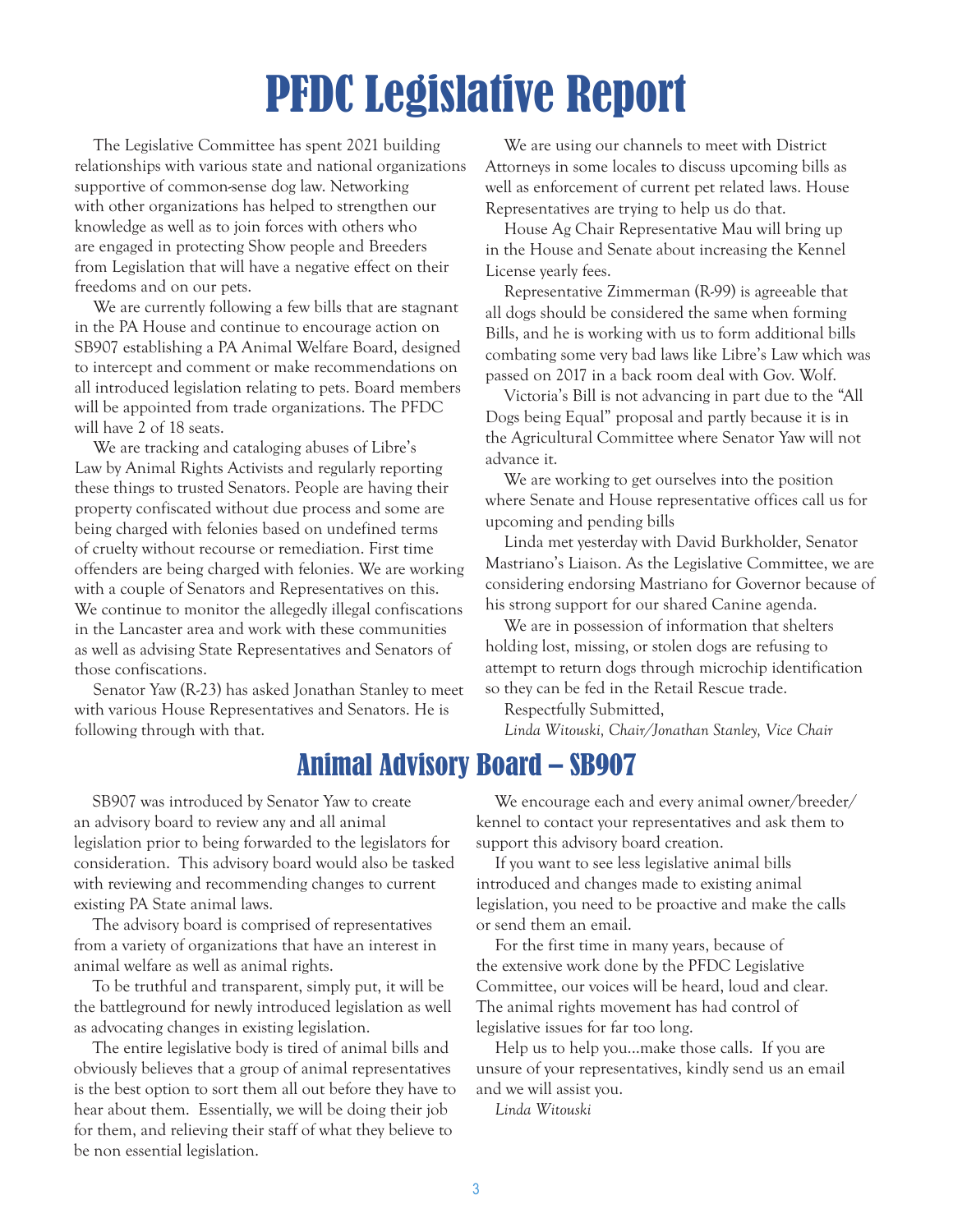## Pennsylvania's Dog Laws

## Basic Requirements and Information All Dog Owners Need to Know

#### 1. Licensing:

- All dogs three months and older must be licensed by January 1 of each year.
- Dog licenses are purchased through your county treasurer's office.
- Violations are subject to \$300.00 fines (plus court costs.)
- $\triangle$  Burden of proof of the age of the dog is on the owner.

(See Pennsylvania Statutes - **3 P.S. § 459-201; § 459-802**.)

- Licensing & Transportation of Dogs:
	- It shall be unlawful for any dog required to be licensed as hereinbefore provided, to be transported for any purpose without a current license tag firmly attached to a collar or harness securely fastened to the dog except when a dog is being transported for law enforcement, to receive veterinary care pursuant to an order of the secretary for humane purposes or by the owner to or from a hunt, show, performance event, field trial or commonly accepted training practice involving hunting dogs and dogs that participate in such events. All vehicles being used to transport dogs are subject to inspection and must meet requirements for such transportation through regulations as promulgated by the secretary. **3 P.S. § 459- 213.**
- Licensing Exceptions:
	- Any person may bring, or cause to be brought into the State, for a period of 30 days, one or more dogs for show, trial or breeding purposes or as a household pet without securing a Pennsylvania license, and any person holding a Pennsylvania nonresident hunting license may, without securing a license or licenses therefor, bring or cause to be brought into the State one or more dogs for the purpose of hunting game during any hunting season when hunting with dogs is permitted by law, if a similar exemption from the necessity of securing dog licenses is afforded for hunting

purposes to residents of Pennsylvania by the State of such person's residence; but each dog shall be equipped with a collar bearing a name plate giving the name and address of the owner. **3 P.S. § 459-212**.

- 2. Rabies:
	- All dogs shall be vaccinated against rabies within 4 weeks after the date the dog attains 12 weeks of age. (See Pennsylvania Statutes - **3 P.S. § 455.8**.)
- 3. Transportation of Dogs into the Commonwealth: (A) Health Certificate for Importation:
	- It shall be a violation of this act to transport any dog into this Commonwealth except under the provision in section 212 without a certificate of health prepared by a licensed doctor of veterinary medicine, which certificate, or copy of such, shall accompany the dog while in this Commonwealth. The certificate shall state that the dog is at least eight weeks of age and shows no signs or symptoms of infectious or communicable disease: did not originate within an area under quarantine for rabies; and, as ascertained by reasonable investigation, has not been exposed to rabies within 100 days of importation. All dogs must have been vaccinated for rabies in accordance with the act of December 15, 1986 (P.L. 1610. No. 181,) known as the "Rabies Prevention and Control in Domestic Animals and Wildlife Act." The name of the vaccine manufacturer, the date of administration, and the rabies tag number must appear on health certificates prepared by a licensed doctor of veterinary medicine. **3 P.S. § 459- 214.**
	- (B) Exception & Dogs Temporarily in the Commonwealth:
		- Any person may bring, or cause to be brought into the State, for a period of 30 days, one or more dogs for show,, trial, or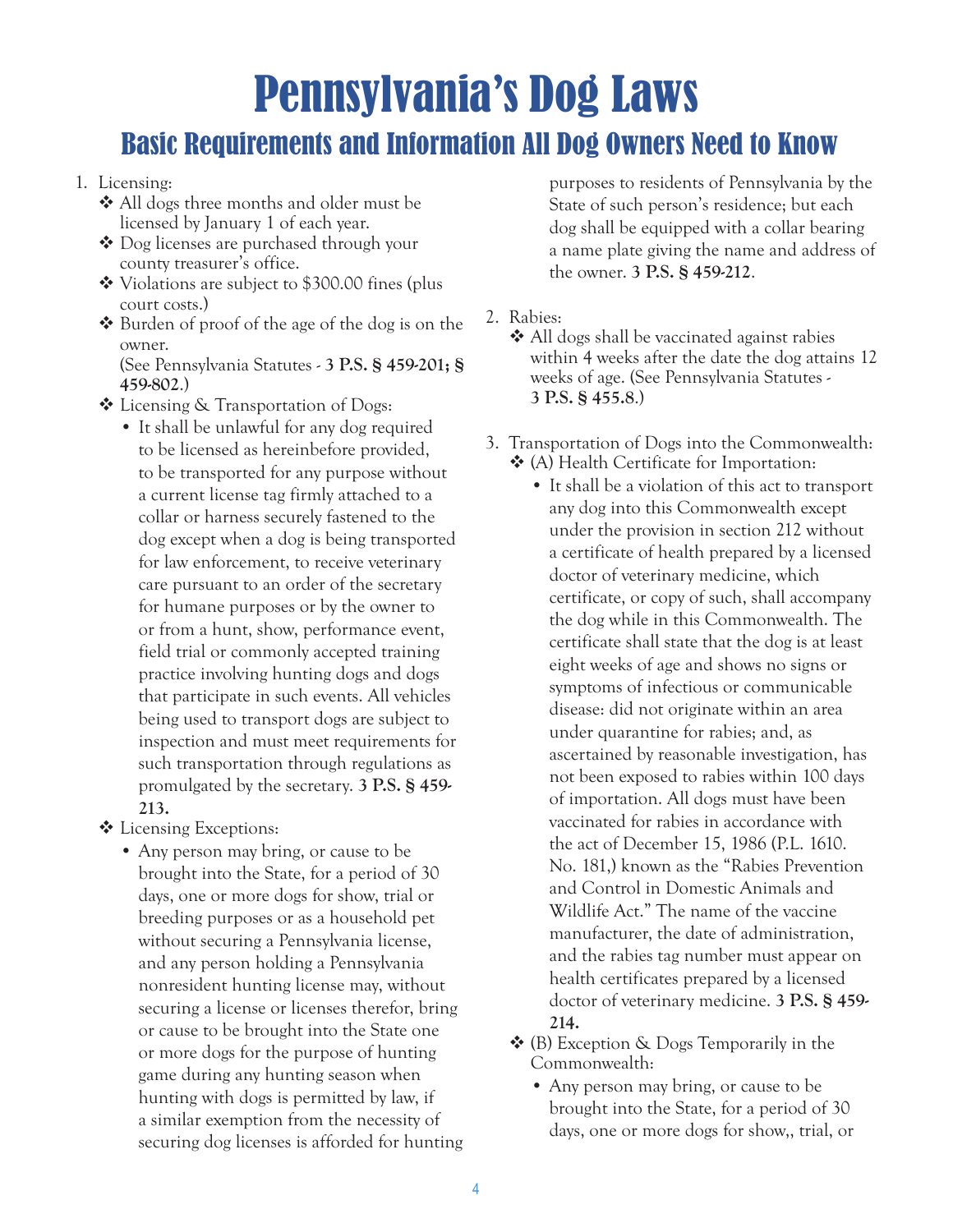### (Pennsylvania Dog Laws, Continued)

breeding purposes or as a household pet without securing a Pennsylvania license, and any person holding a Pennsylvania nonresident hunting license may, without securing a license or licenses therefor, bring or cause to be brought into the State one or more dogs for the purpose of hunting game during any hunting season when hunting with dogs is permitted by law, if a similar exemption from the necessity of securing dog licenses is afforded for hunting purposes to residents of Pennsylvania by the state of such person's residence; but each dog shall be equipped with a collar bearing a name plate giving the name and address of the owner. **3 P.S. § 459-212.**

- 4. The Dog Law contains critical definitions relating to people who are involved with enforcement:
	- Animal Control Officer Any person appointed to carry out the duties of dog control.
	- Department The Pennsylvania Department of Agriculture.
	- Dog Control The apprehending, holding and disposing of stray or unwanted dogs. Dog control may be performed by humane society police officers, police officers, state dog wardens or animal control officers.
	- Humane Society or Association for the Prevention of Cruelty to Animals – A nonprofit society or association duly incorporated pursuant to 15 Pa C.S. CH. 53 Subch. A (Relating to incorporation generally) for the purpose of the prevention of cruelty to animals.
	- Human Society Police Officer Any person duly appointed pursuant to 22 Pa. C.S. § 501 (relating to appointment by nonprofit corporations) to act as a police officer for a humane society or association for the prevention of cruelty to animals. The term shall include any person who is an agent of humane society or association for the prevention of cruelty to animals as agent is used in 18 Pa. C.S. § 5511 (relating to cruelty to animals.)
	- Police Officer Any person employed or elected by this Commonwealth, or by any

municipality and whose duty it is to preserve peace or to make arrests or to enforce the law. The term includes constables and dog, game, fish and forest wardens.

 State Dog Warden – An employee of the department whose primary duty is to enforce this act and the regulations pursuant thereto. **(See 3 P.S. § 459-102.)**

As stated in the PA Department of Agriculture Website:

- ❖ Pennsylvania Bureau of Dog Law Enforcement acting through dog wardens, are charged with protecting puppies and dogs, consumers and protecting communities from dangerous and stray animals. Dog wardens enforce licensing and rabies laws, enforce kennel licensing and regulations through inspections, seize dogs running at large, investigate dog bites and establish and enforce quarantine of dogs and prosecute dog law violations in court.
- The Bureau of Dog Law Enforcement does not oversee or have jurisdiction over animal cruelty. If a dog warden suspects cruelty, they will refer the case to the humane society, police officer or police officer for official investigation.
- Humane Society Police Officers' scope and powers are set forth in Title 22 of the Statutes of Pennsylvania Chapter 37.
- 5. Humane Society Police Officer:
	- Humane Society Police Officer is Defined as follows:
		- Any person duly appointed pursuant to **22 Pa. C.S. § 501** (relating to appointment by nonprofit corporations) to act as a police officer for a humane society or association for the prevention of cruelty to animals. The term shall include any person who is an agent of humane society or association for the prevention of cruelty to animals as agent is used in 18 Pa. C.S. § 5511 (relating to cruelty to animals.) **22 Pa. C.S. § 3702 Definitions**
	- Society or Association is defined as follows:
		- A nonprofit t society or association duly incorporated pursuant to 15 Pa.C.S. Ch. 53 Subch. A (relating to incorporation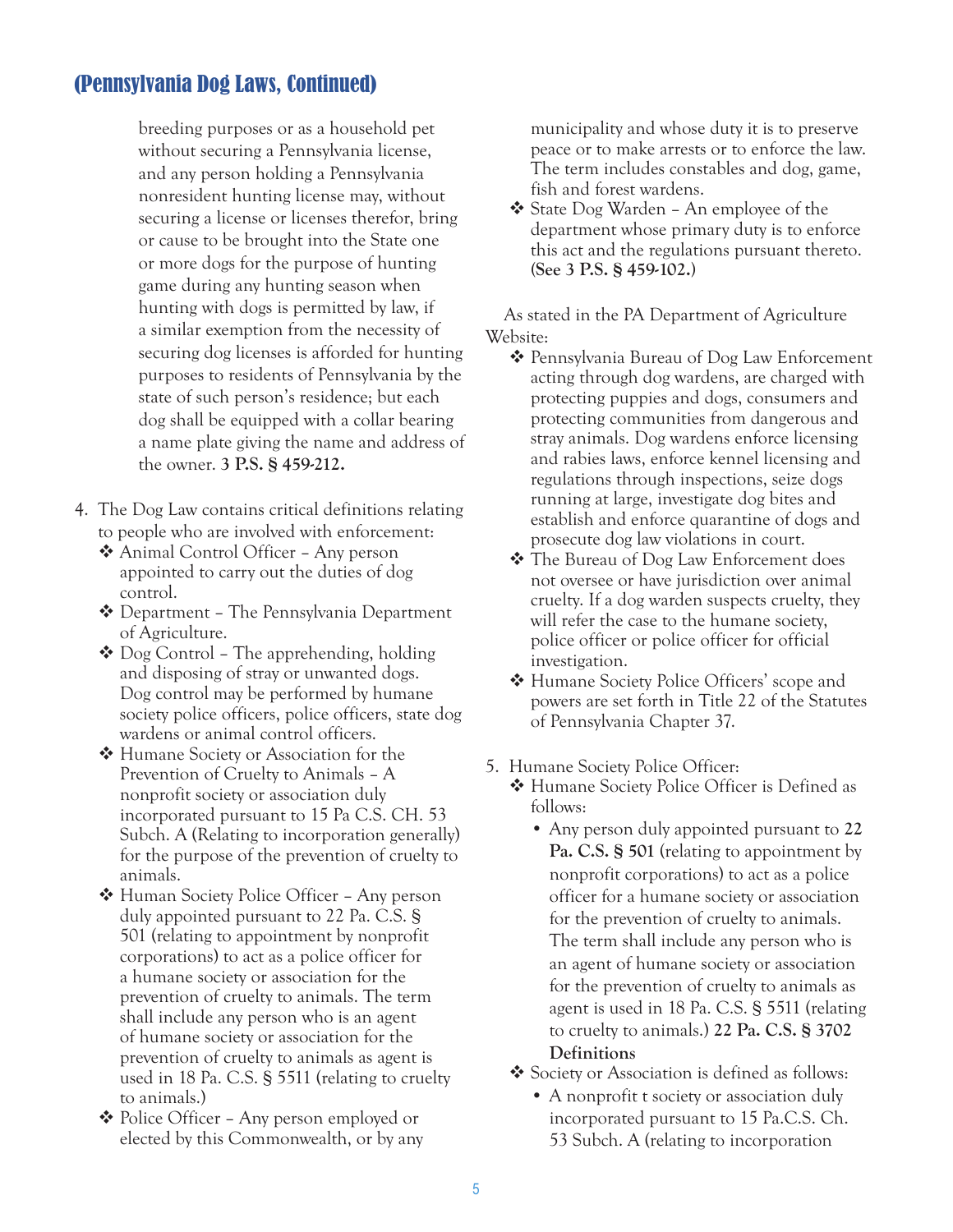#### (Pennsylvania Dog Laws, Continued)

generally) for the purpose of the prevention of cruelty to animals. (June 28, 2017, P.L.215, No.10, eff. 60 days)

- $\triangleleft$  Human Officers' can be appointed by nonprofit corporations. Section 3704 state:
	- (a) Application for appointment.- A society or association may apply to the court of common pleas in any county for the appointment of an individual as a humane society police officer for that county by providing proof of qualification under section 3705 (relating to qualifications for appointment) to the court of common pleas and to the district attorney. The court, upon reviewing the application and considering the recommendation, if any, of the district attorney, may by order appoint such person to be a humane society police officer.
- ❖ Humane Society police officers have the following powers: Section 3708 Powers and Authority, Jurisdiction:
	- (a) Authority limited to county of appointment.—An individual appointed as a humane society police officer in accordance with this chapter shall have

power and authority to exercise the powers conferred under 18 Pa.C.S. Ch. 55 Subch. B (relating to cruelty to animals) in enforcement of animal cruelty laws only within the particular county whose court of common pleas issued the appointment. The individual has no power or authority to exercise the powers conferred under 18 Pa.C.S. Ch. 55 Subch. B in any other county whose court of common pleas has not issued an appointment.

- (b) Notice to district attorney.—Prior to exercising the power and authority set forth by this chapter within a county, each appointed humane society police officer shall file notice, along with a copy of the appointment granted under this chapter, with the district attorney of the county.
- (c) Shield.—Every individual appointed as a humane society police officer under this chapter shall possess a metallic shield with the words "humane society police officer" and the name of the society or association for which the individual is appointed displayed thereon.

### Summary

#### **Humane Society Police Officer (Animal Cruelty Officers v. Dog Warden)**

 $\triangle$  Pennsylvania SPCA

- Primarily responsible for investigation of alleged instances of cruelty and/or neglect of animals by owners commercial establishments or other persons, relative to care, use and treatment of animals under Title 18 § 5511.
- They have all the police powers of a uniformed officer for cruelty investigation; seizing animals, investigating animal abuse, executing search warrants, issuing citations and arresting offenders.
- Humane societies have authority to employ animal cruelty officers.
- Pennsylvania Crime Code 18 P.S. § 5531- 5561 Cruelty to Animals.
- State Dog Officers Dog Warden
	- The Pennsylvania Bureau of Dog Law Enforcement with the Pennsylvania Department of Agriculture oversees the licensing of dogs and vaccination against rabies.
	- They also ensure welfare of breeding dogs and puppies in commercial kennels, as well as leash law and the dangerous dog statue.
	- The Bureau of Dog Law Enforcement does not oversee or have jurisdiction over animal cruelty.
	- A dog warden receives humane officer training in order to identify suspects of cruelty and then refers the case to a humane society police officer or a police officer.

Please note that enforcement of laws regarding dogs varies greatly between counties.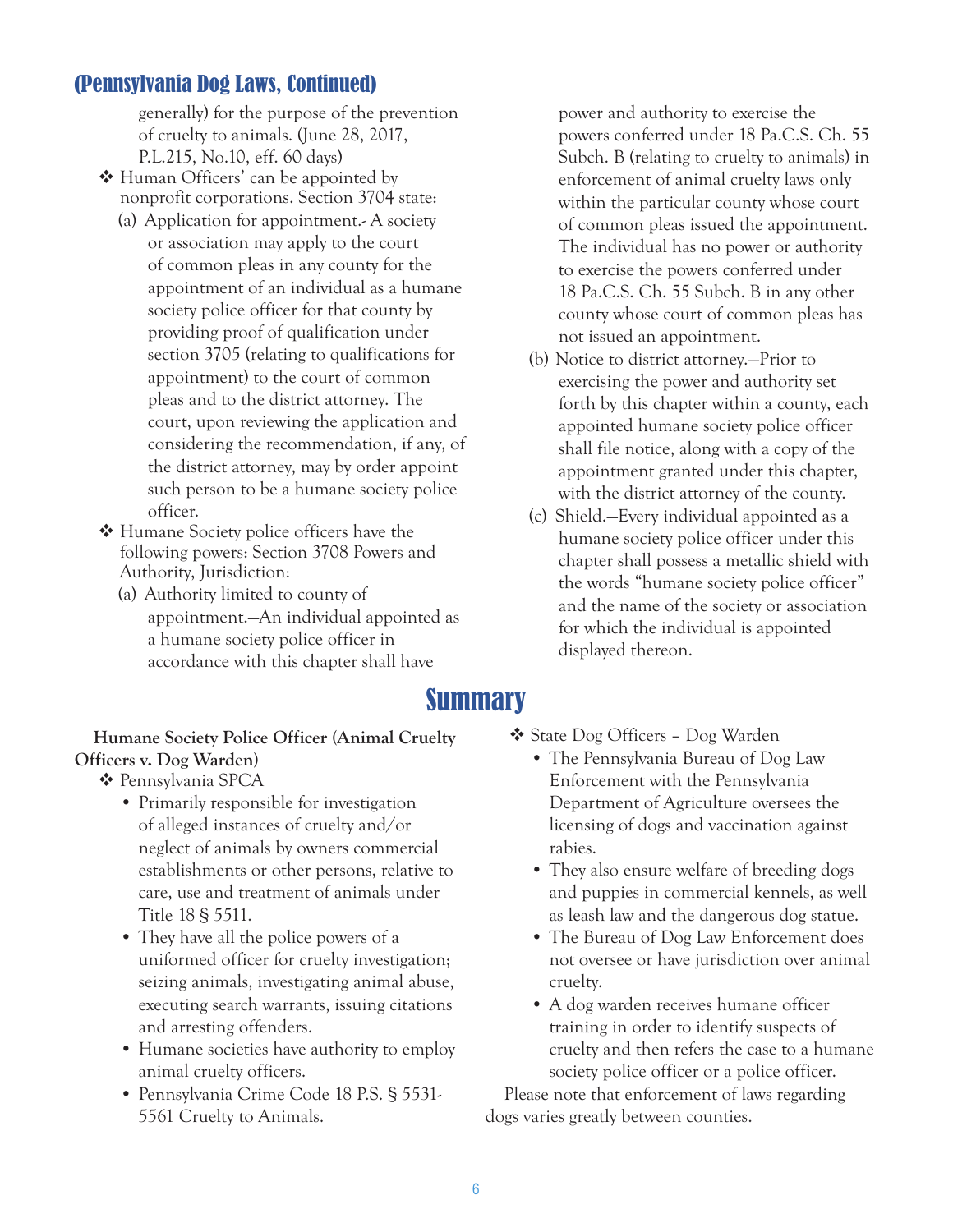## How did it happen and why we recommend the endorsement of Senator Mastriano for PA Governor

During 2021, the PFDC Legislative Committee received requests for assistance from various individuals throughout the Commonwealth whose dogs had been confiscated by deception, intimidation, harassment, threats, missing due process and other unethical means. These individuals were charged with cruelty and several cases are still on going as of this writing. The majority of charges against these individuals were simple things that most responsible breeders would consider normal occurrences, such as "cloudy water in outside buckets," ear mites, nail trimming, etc. None of these individuals had the number of dogs required for a PA kennel license. The majority of these dogs were considered "high dollar purebreds." In these situations, the dogs were confiscated and made to disappear. The legislative committee worked side by side with these devastated individuals, their families, and children to help them, including locating proper legal representation. We contacted those Senators and House Rpresentatives that we had already formed relationships with and advised them of the abuse of Constitutional Rights that were permitted under Governor Wolfe's Libre's Law.

It was recommended to PA Senator Mastriano's Liaison to contact us regarding these incidents and advised him that the PFDC was assisting the wrongfully accused individuals. The Liaison called and advised that he was told to find out if our organization was an animal rights organization and if so, they were not interested

in working with us. The Liaison was told that we are an *animal welfare* organization and they understand the difference. Several hours later, the PFDC Legislation Chair received a call from Senator Mastriano. Since that conversation, we have been provided with VIP status at all of his rallies and have maintained communication with him. The endorsement of Doug Mastriano for Governor is uniquely and exclusively formed from his support of dog-related issues that we represent. No other public policy issues were considered. He has sought to forge this relationship with the PFDC and sees us as a leader among our aligned partners.

The Senator:

- 37-year veteran who has fought for our freedom – Col. Doug Mastriano, Retired.
- Is a Constitutionalist he follows the Constitution as written
- Understands the animal rights agenda and their existence in government agencies
- Is against animal rights and is willing to assist us

But first, he needs to get elected!

Your Legislation Committee has worked hard to educate and form alliances with politicians who understand the issues facing our dog and agricultural communities in the Commonwealth. We are not taking this election nor an endorsement lightly. It is our opportunity, for our side, to finally be the first heard. Let's not lose the position for which we have fought.